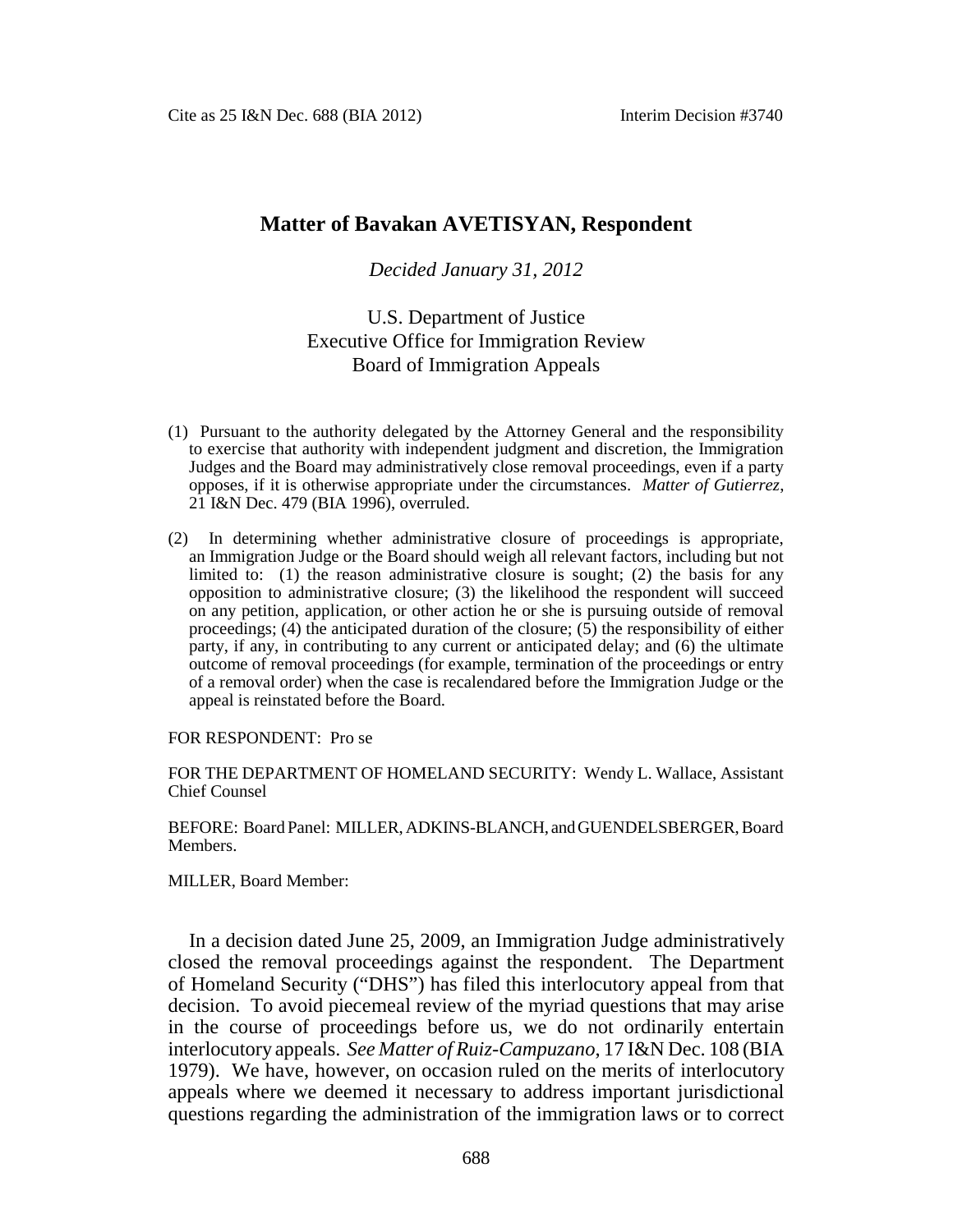recurring problems in the handling of cases by Immigration Judges. *See, e.g.*, *Matter of Guevara*, 20 I&N Dec. 238 (BIA 1990, 1991); *Matter of Dobere*, 20 I&N Dec. 188 (BIA 1990). Inasmuch as this appeal raises an important question regarding the administration of proceedings under our immigration laws, we will address it. The appeal will be dismissed.

## I. FACTUAL AND PROCEDURAL HISTORY

The respondent is a native and citizen of Armenia. On April 21, 2004, the DHS personally served the respondent with a Notice to Appear (Form I-862), which alleged that she was admitted to the United States on or about March 8, 2003, as a nonimmigrant J-1 exchange visitor for special studies and that her participation in the program ended on March 30, 2003. The Notice to Appear charged that the respondent was removable under section  $237(a)(1)(C)(i)$ of the Immigration and Nationality Act, 8 U.S.C. § 1227(a)(1)(C)(i) (2000), as a nonimmigrant who failed to maintain or comply with the conditions of the status under which she was admitted. At a hearing on June 3, 2004, the respondent admitted the factual allegations and conceded the charge but indicated that she wished to apply for relief from removal.

At a subsequent hearing on November 15, 2006, the respondent advised the Immigration Judge that she had recently married, that she and her husband had a United States citizen child, and that her husband was in the process of becoming a naturalized United States citizen and would be filing a visa petition on her behalf. The Immigration Judge continued the hearing for proof of the husband's naturalization and filing of the visa petition.

At the next hearing on February 14, 2007, the respondent presented proof that the visa petition was filed on January 29, 2007, but indicated that her husband had not yet been sworn in as a citizen. The Immigration Judge again continued the proceedings. On June 14, 2007, the respondent informed the Immigration Judge that her husband had become a citizen and that they had been interviewed in connection with the visa petition on May 30, 2007, but that additional documents had been requested.<sup>1</sup> During continued proceedings on September 25, 2007, the respondent stated that she had provided all of the requested documents and was awaiting adjudication of the visa petition.

The Immigration Judge granted five additional continuances for the adjudication of the pending visa petition. During the December 11, 2007, hearing, counsel for the DHS indicated that she did not have the file and that it was possibly with the visa petition unit. On April 15, 2008, counsel for the

 $1$  Although the record before us does not include the husband's certificate of naturalization, there is no allegation from the DHS that he is not now a United States citizen.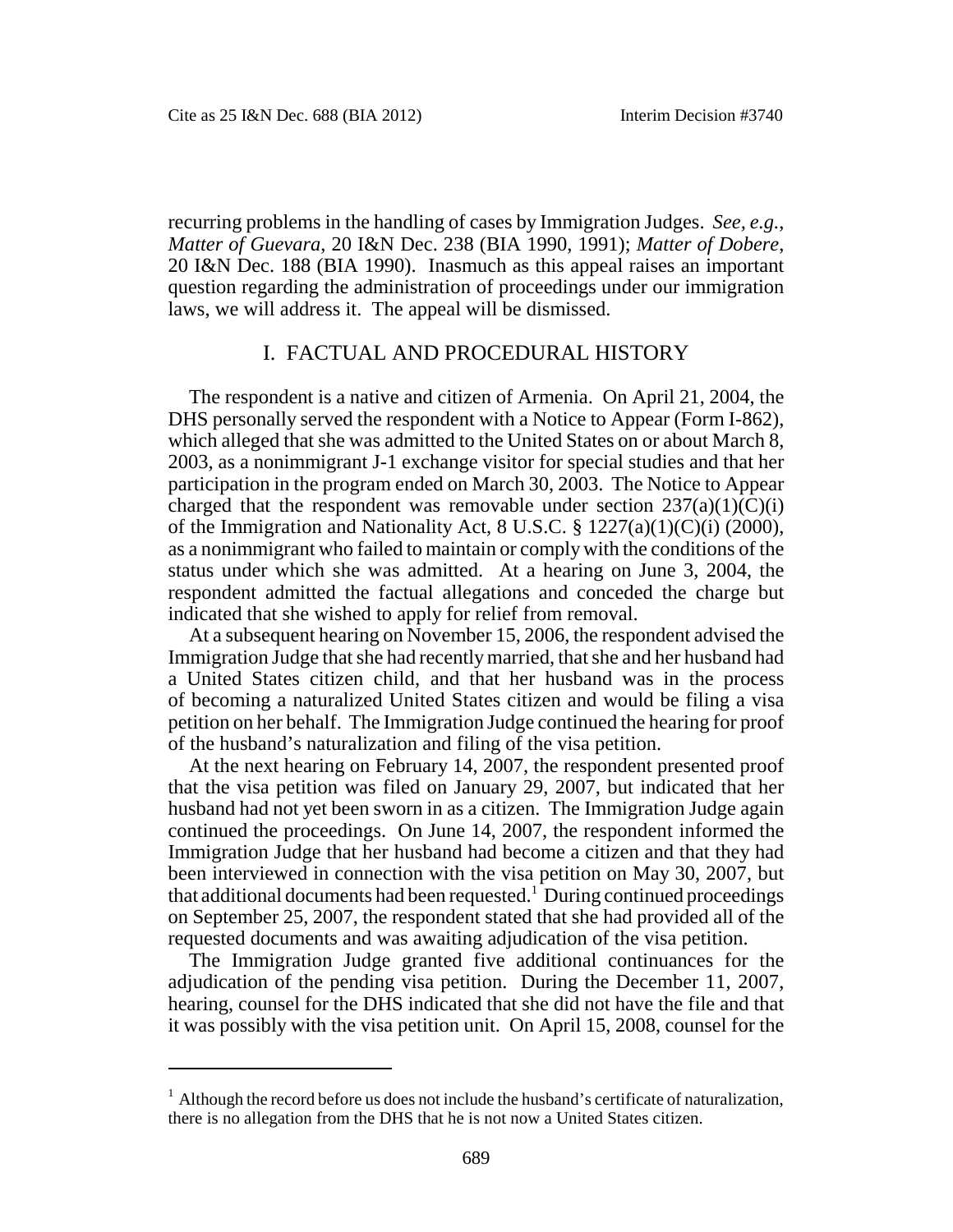DHS explained that the file was being transferred back and forth for each hearing before the Immigration Judge. At that time, the respondent sought administrative closure of the case pending the adjudication of the visa petition, to which the DHS counsel objected.

Two subsequent hearings were held on January 5, 2009, and April 21, 2009. During the final hearing on June 25, 2009, the respondent again asked that proceedings be administratively closed. The DHS counsel opposed administrative closure and requested one additional continuance. The Immigration Judge denied the DHS's request and administratively closed the proceedings.

## II. ISSUE

The issue before us is whether an Immigration Judge or the Board has the authority to administratively close a case if either party to the proceeding opposes. We review this question of law de novo.  $8 \text{ C.F.R.}$   $§ 1003.1(d)(3)(ii)$ (2011).

#### III. ANALYSIS

Administrative closure is a procedural tool created for the convenience of the Immigration Courts and the Board.<sup>2</sup> *Matter of Gutierrez*, 21 I&N Dec. 479, 480 (BIA 1996). In *Gutierrez*, we held that a case may not be administratively closed if either of the parties has opposed. We now find that it is improper to afford absolute deference to a party's objection, and we hold that an Immigration Judge or the Board has the authority to administratively close a case, even if a party opposes, if it is otherwise appropriate under the circumstances.

A. Authority of the DHS, the Immigration Judge, and the Board

Immigration proceedings are civil proceedings undertaken to determine an individual's eligibility to remain in the United States. *See INS v. Lopez-Mendoza*, 468 U.S. 1032, 1038 (1984); *Matter of D-R-*, 25 I&N Dec. 445, 462 (BIA 2011). The DHS is invested with the sole discretion

 $<sup>2</sup>$  Administrative closure is not limited to the immigration context. It is utilized throughout</sup> the Federal court system, under a variety of names, as a tool for managing a court's docket. *See St. Marks Place Hous. Co., Inc. v. U.S. Dep't of Hous. & Urban Dev.*, 610 F.3d 75, 80-81 (D.C. Cir. 2010); *Ali v. Quarterman*, 607 F.3d 1046, 1047-48 (5th Cir. 2010); *Penn-America Ins. Co. v. Mapp*, 521 F.3d 290, 295-96 (4th Cir. 2008); *CitiFinancial Corp. v. Harrison*, 453 F.3d 245, 250-51& nn.11-13 (5th Cir. 2006).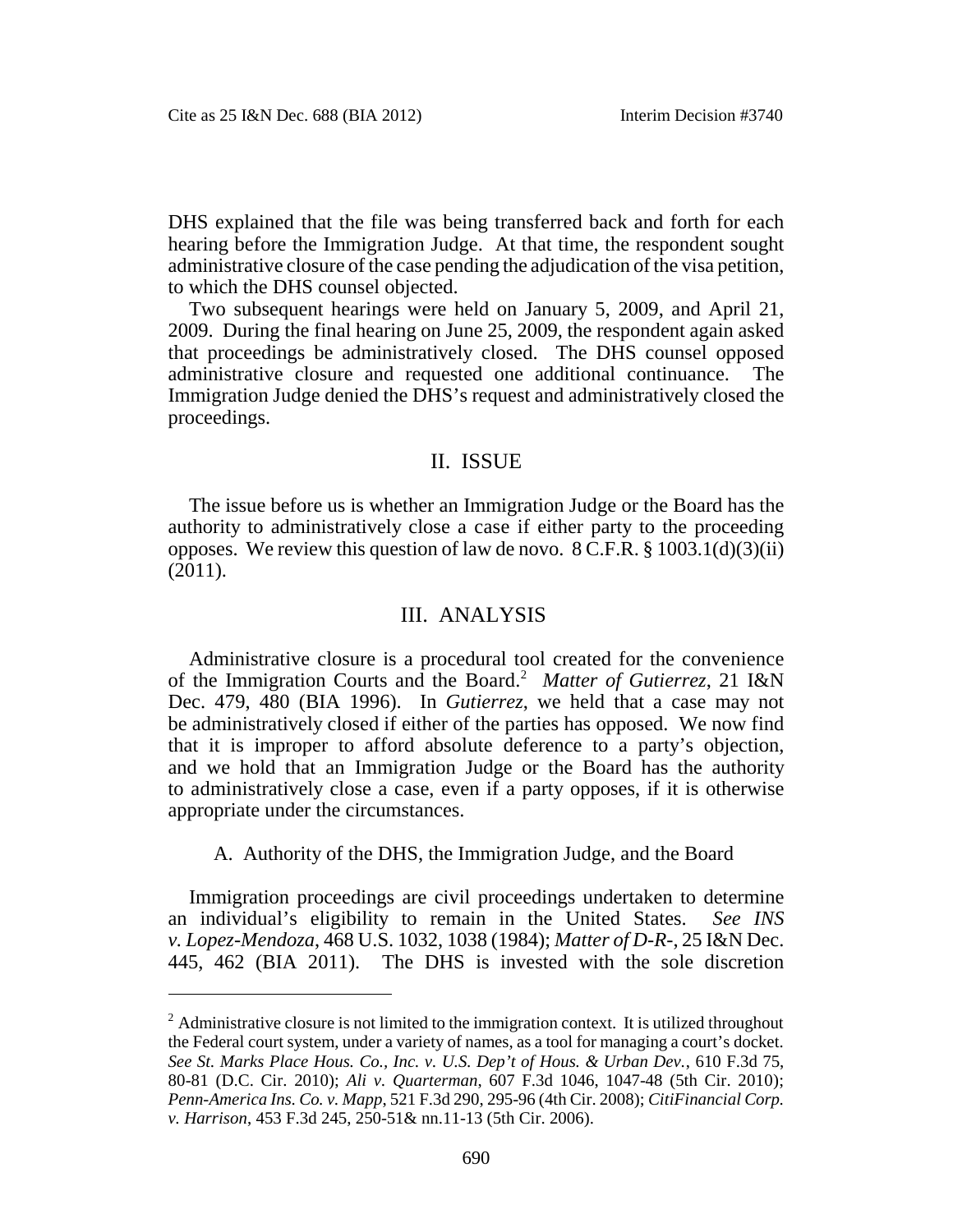to commence removal proceedings. *See* 8 C.F.R. § 239.1(a) (2011); *see also* 8 C.F.R. § 235.6(a) (2011). Removal proceedings are commenced by the filing of a notice to appear with the Immigration Court, with service on the respondent. Section 239 of the Act, 8 U.S.C. § 1229 (2006); 8 C.F.R. § 1239.1 (2011). Prior to the commencement of proceedings, the DHS may cancel a notice to appear for specified reasons. 8 C.F.R. §§ 239.2(a), 1239.2(a) (2011). Thereafter, the DHS may move to dismiss proceedings on any ground that may have warranted cancelling the notice to appear. 8 C.F.R. §§ 239.2(c), 1239.2(c).

Once the notice to appear is filed with the Immigration Court, jurisdiction over proceedings vests with the Immigration Judge. 8 C.F.R. § 1003.14(a) (2011). In immigration proceedings, it is the Immigration Judge's responsibility to determine whether the respondent is subject to removal as charged in the notice to appear and to adjudicate the respondent's application for relief from removal, if any. Sections  $240(a)(3)$ , (c)(1)(A) of the Act, 8 U.S.C. §§ 1229a(a)(3), (c)(1)(A) (2006); 8 C.F.R. §§ 1240.1(a)(1)(i), 1240.11 (2011). In conducting proceedings, an Immigration Judge exercises the powers and duties delegated by law and by the Attorney General of the United States through regulation. 8 C.F.R. § 1003.10(b) (2011). An Immigration Judge has the authority to regulate the course of the hearing and to take any action consistent with applicable law and regulations as may be appropriate.  $8 \text{ C.F.R.}$   $\S_{\frac{5}{3}}$   $1240.1(a)(1)(iv)$ , (c). In deciding individual cases, an Immigration Judge must exercise his or her independent judgment and discretion and may take any action consistent with the Act and regulations that is appropriate and necessary for the disposition of such cases. 8 C.F.R. § 1003.10(b).

The Board is similarly empowered by the Attorney General through regulation to resolve the questions before it on appeal in a manner that is timely, impartial, and consistent with the Act.  $8 \text{ C.F.R. } § 1003.1(d)(1)$ . Board Members must exercise independent judgment and discretion in considering and determining the cases coming before them, and they may take any action consistent with their authority under the Act and the regulations as is appropriate and necessary for the disposition of the case. 8 C.F.R. § 1003.1(d)(1)(ii).

During the course of proceedings, an Immigration Judge or the Board may find it necessary or, in the interests of justice and fairness to the parties, prudent to defer further action for some period of time. One option available to an Immigration Judge is a continuance. Because it keeps a case on the Immigration Judge's active calendar, a continuance may be appropriately utilized to await additional action required of the parties that will be, or is expected to be, completed within a reasonably certain and brief amount of time. Pursuant to regulation, a continuance may be granted at the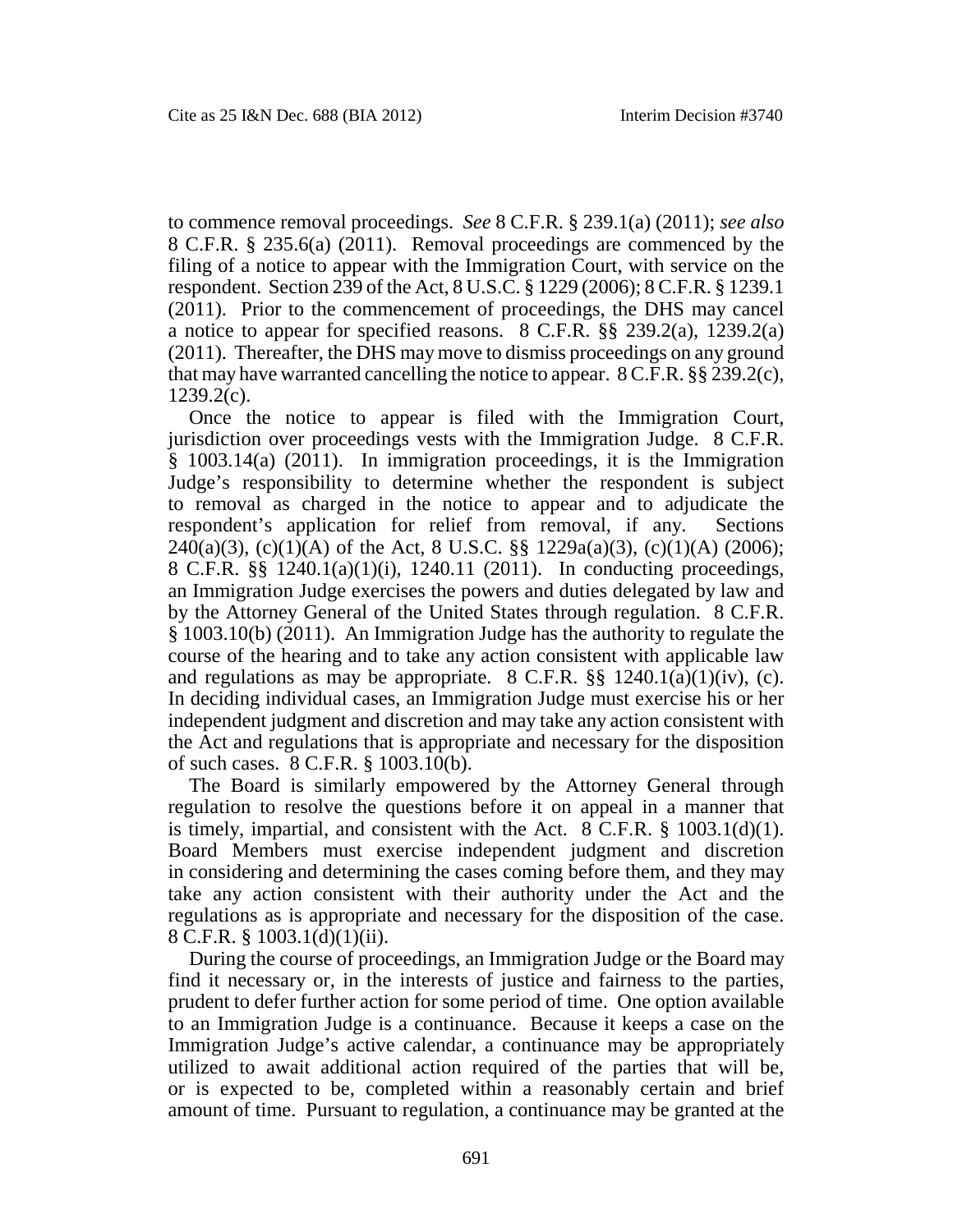Immigration Judge's own instance or, for good cause shown, upon the request of a party. 8 C.F.R. §§ 1003.29, 1240.6 (2011); *see also Matter of Silva-Rodriguez*, 20 I&N Dec. 448 (BIA 1992); *Matter of Perez-Andrade*, 19 I&N Dec. 433 (BIA 1987); *Matter of Sibrun*, 18 I&N Dec. 354 (BIA 1983).

Administrative closure, which is available to an Immigration Judge and the Board, is used to temporarily remove a case from an Immigration Judge's active calendar or from the Board's docket. *Matter of Gutierrez*, 21 I&N Dec. at 480. In general, administrative closure may be appropriate to await an action or event that is relevant to immigration proceedings but is outside the control of the parties or the court and may not occur for a significant or undetermined period of time.<sup>3</sup>

The Board's published jurisprudence on the issue of administrative closure began in the context of in absentia cases. In *Matter of Amico*, 19 I&N Dec. 652, 653 (BIA 1988), the Immigration Judge administratively closed the case over the objection of the former Immigration and Naturalization Service ("INS") when the alien failed to appear for the last hearing scheduled in deportation proceedings, which had already been continued several times and in which deportability had been established. We found that administrative closure was inappropriate under the circumstances, where the record at that time indicated that all notice requirements had been met and where administratively closing the case allowed the alien, by simply failing to appear, to avoid an order regarding his deportability and all of the associated consequences. *Id*. at 654;*see also Matter of Lopez-Barrios*, 20 I&N Dec. 203, 204 (BIA 1990); *Matter of Rosales*, 19 I&N Dec. 655, 656 (BIA 1988).

In *Matter of Gutierrez*, 21 I&N Dec. at 480, we stated a general rule that "[a] case may not be administratively closed if opposed by either of the parties." This statement, which has been interpreted as investing a party, typically the DHS, with absolute veto power over administrative closure requests, is troubling in a number of respects. First, in *Gutierrez*, we had administratively closed the alien's appeal pursuant to the settlement agreement in *American Baptist Churches v. Thornburgh*, 760 F. Supp. 796 (N.D. Cal. 1991), so that she could apply for temporary protected status, and the issue was whether the alien could obtain reopening of proceedings to pursue an application for adjustment of status when there had been no request for the Board to reinstate the appeal or for the Immigration Judge to recalendar the case. There was no issue as to the propriety of administrative closure and

<sup>3</sup> Outside the immigration context, see, for example, *Penn-America Ins. Co. v. Mapp*, 521 F.3d at 293-96, discussing a Federal district court's administrative closure of the indemnification portion of a declaratory judgment action between the insurer and the insured pending the resolution of the factual dispute in the State court suit between the insured and an accident victim.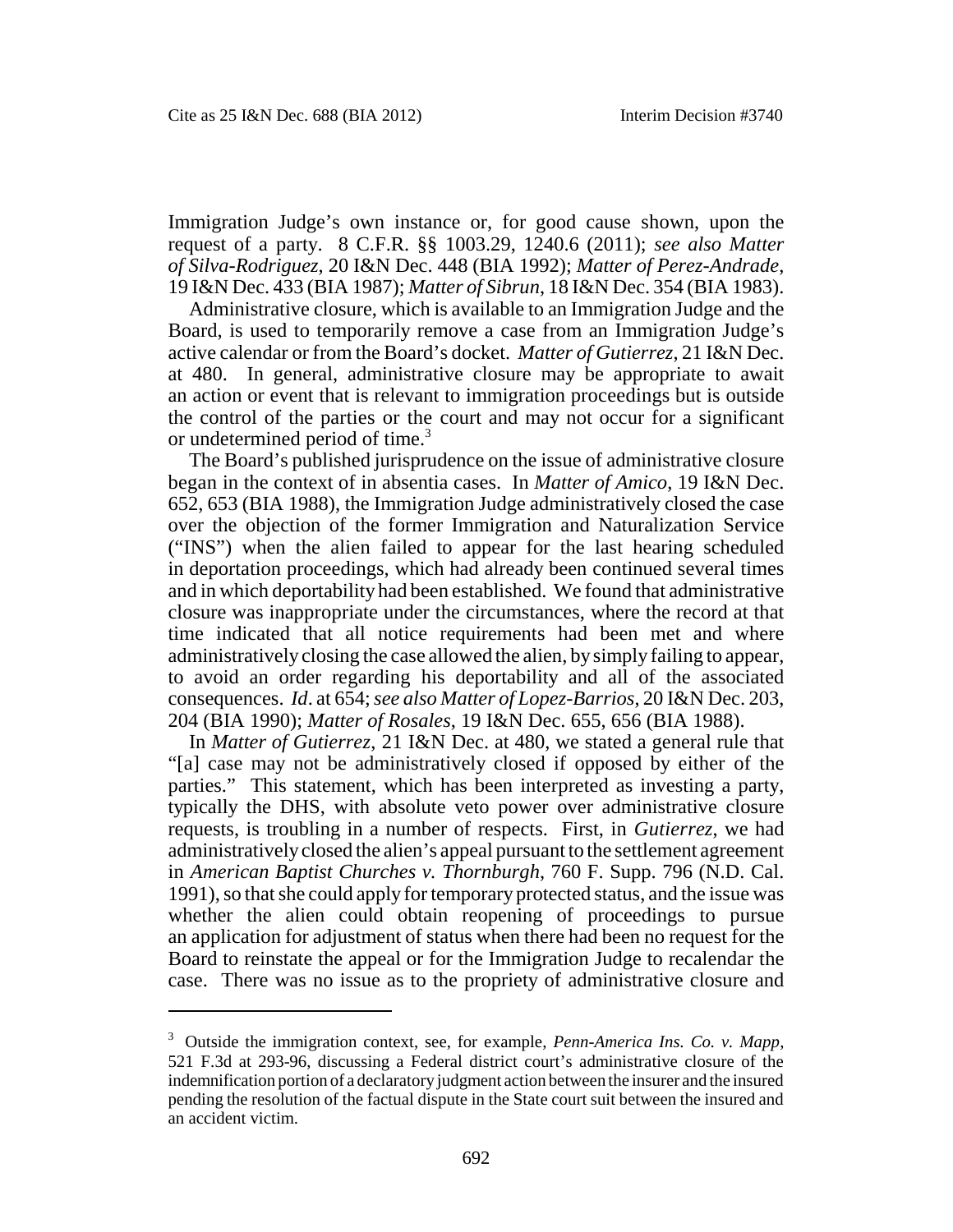no indication that administrative closure had ever been opposed. Also, there was no concern that the alien would improperly benefit from administrative closure, as in the in absentia context in *Matter of Amico*.

More importantly, the rule stated in *Gutierrez* directly conflicts with the delegated authority of the Immigration Judges and the Board and their responsibility to exercise independent judgment and discretion in adjudicating cases and to take any action necessary and appropriate for the disposition of the case. The circuit courts and the Board have rejected the notion that a party to proceedings may exercise absolute veto power over the authority of an Immigration Judge or the Board to act in proceedings involving motions to reopen or requests for continuances.

Specifically, the United States Courts of Appeals for the Second, Sixth, and Ninth Circuits have criticized our decision in *Matter of Velarde*, 23 I&N Dec. 253, 256-57 (BIA 2002), where we listed five factors required for granting a motion to reopen to apply for adjustment of status based on a pending family-based visa petition, one of which was the Government's lack of opposition to the motion. *Ahmed v. Mukasey*, 548 F.3d 768, 772 (9th Cir. 2008); *Melnitsenko v. Mukasey*, 517 F.3d 42, 50-52 (2d Cir. 2008); *Sarr v. Gonzales*, 485 F.3d 354, 363-64 (6th Cir. 2007). The courts indicated that permitting the DHS to unilaterally block such a motion to reopen interfered with the Board's exercise of its independent judgment and discretion.

Following the reasoning in those cases, we held in *Matter of Lamus*, 25 I&N Dec. 61, 64-65 (BIA 2009), that a motion to reopen under *Matter of Velarde* may not be denied based solely on DHS opposition to the motion and without regard to the merit of that opposition. Rather, arguments advanced in opposition to a motion should be considered but should not preclude an Immigration Judge or the Board from exercising independent judgment and discretion in adjudicating that motion. *Id*. at 65.

In *Matter of Hashmi*, 24 I&N Dec. 785, 790-91 (BIA 2009), we addressed the issue in the context of DHS opposition to a request for a continuance, enumerating nonexclusive factors for an Immigration Judge to address when considering a request for a continuance pending the adjudication of a family-based visa petition, which included the reasonableness of any DHS opposition to a continuance. We specifically stated that unsupported DHS opposition does not carry much weight and that an Immigration Judge should evaluate the DHS's objection considering the totality of the circumstances. *Id*. at 791; *see also Malilia v. Holder*, 632 F.3d 598, 606 (9th Cir. 2011) (approving of the factors set forth in *Matter of Hashmi*). In *Matter of Rajah*, 25 I&N Dec. 127, 135-36 (BIA 2009), we endorsed the same factors for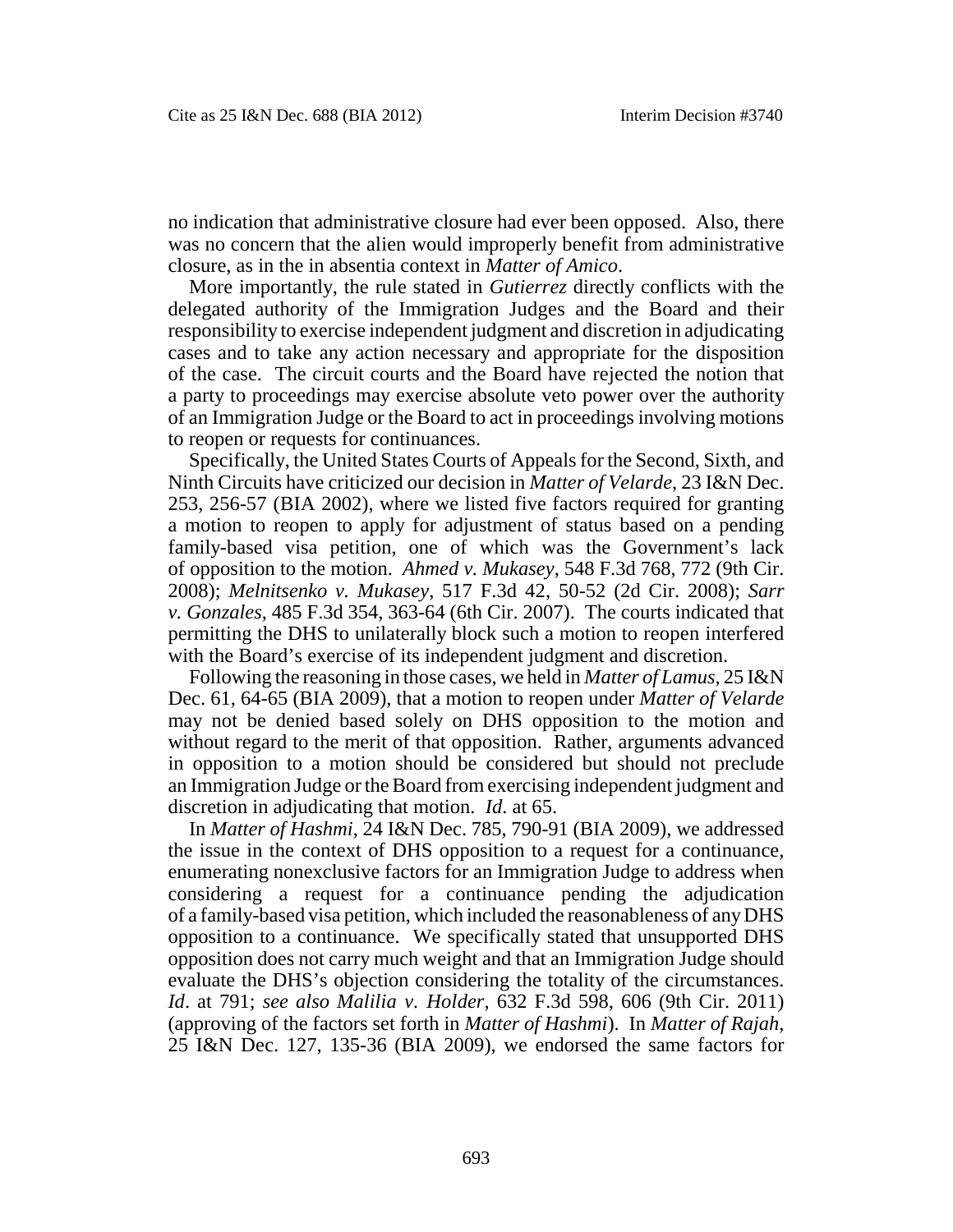consideration when the request for a continuance relates to a pending employment-based visa petition.<sup>4</sup>

As with a motion to reopen or a request for continuance, we are persuaded that neither an Immigration Judge nor the Board may abdicate the responsibility to exercise independent judgment and discretion in a case by permitting a party's opposition to act as an absolute bar to administrative closure of that case when circumstances otherwise warrant such action. Accordingly, we hold that the Immigration Judges and the Board have the authority, in the exercise of independent judgment and discretion, to administratively close proceedings under appropriate circumstances, even if a party opposes. To the extent that *Matter of Gutierrez* and related cases hold, or may be construed to hold, otherwise, we now overrule them. Inasmuch as the circuit courts that have addressed the matter have generally deferred, either explicitly or implicitly, to our decision in *Gutierrez*, we find no legal authority from those courts that constrains us from overruling our decision. *See Vahora v. Holder*, 626 F.3d 907 (7th Cir. 2010); *Cantu-Delgadillo v. Holder*, 584 F.3d 682 (5th Cir. 2009); *Lopez-Reyes v. Gonzales*, 496 F.3d 20 (1st Cir. 2007); *Garza-Moreno v. Gonzales*, 489 F.3d 239 (6th Cir. 2007); *Perez-Vargas v. Gonzales*, 478 F.3d 191 (4th Cir. 2007); *see also Mickeviciute v. INS*, 327 F.3d 1159, 1161 n.1 (10th Cir. 2003).

In reaching this decision, we have considered the respective roles and responsibilities of the DHS, the Immigration Judges, and the Board in removal proceedings. The DHS exercises its prosecutorial discretion when it decides whether to commence removal proceedings and what charges to lodge against a respondent. *See Heckler v. Chaney*, 470 U.S. 821, 831 (1985); *Wayte v. United States*, 470 U.S. 598, 607 (1985). Neither an Immigration Judge nor the Board may review a decision by the DHS to institute proceedings. *Matter of Bahta*, 22 I&N Dec. 1381, 1391 (BIA 2000). However, once jurisdiction over removal proceedings vests with the Immigration Judge, he or she has the authority to regulate the course of those proceedings.  $8 \text{ C.F.R. }$  §§ 1003.14(a), 1240.1(a)(1)(iv), (c). Administrative closure is a tool used to regulate proceedings, that is, to manage an Immigration Judge's calendar (or the Board's docket). Although administrative closure impacts the course removal proceedings may take, it does not preclude the DHS from instituting or pursuing those proceedings and so does not infringe on the DHS's prosecutorial discretion.

<sup>4</sup> In both *Matter of Hashmi*, 24 I&N Dec. at 791 n.4, and *Matter of Rajah*, 25 I&N Dec. at 135 n.10, we encouraged the DHS to consider administrative closure, rather than additional continuances, in appropriate circumstances.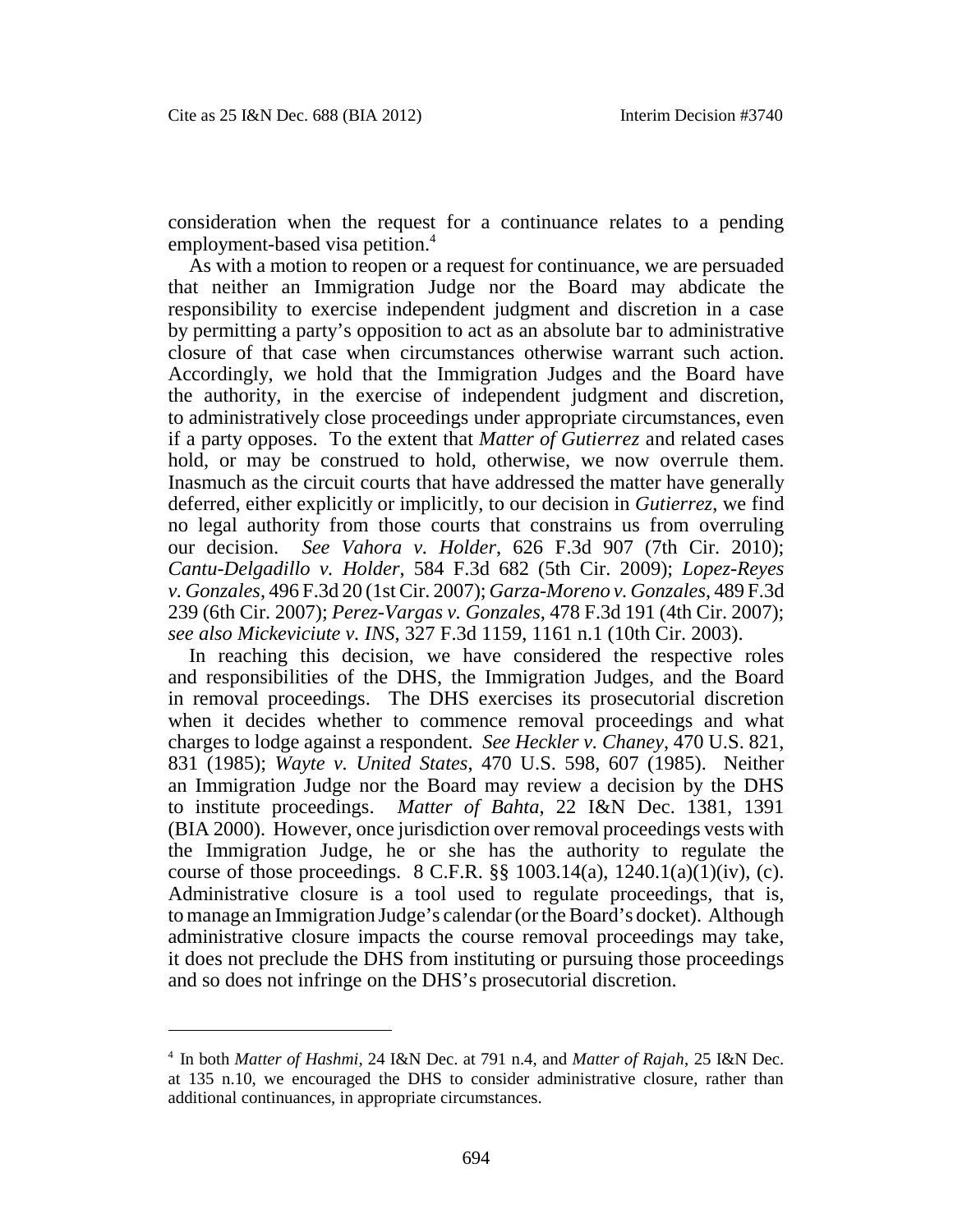This conclusion is evident from the undisputed fact that administrative closure does not result in a final order. Thus, at any time after a case has been administratively closed, the DHS may move to recalendar it before the Immigration Judge or reinstate the appeal before the Board, or it may seek immediate review of an Immigration Judge's decision to administratively close proceedings by filing an interlocutory appeal.<sup>5</sup> *See Bravo-Pedroza v. Gonzales*, 475 F.3d 1358, 1360 (9th Cir. 2007) (stating that the Government's possible exercise of prosecutorial discretion included appealing the Immigration Judge's decision or filing a motion to reopen). In this way, administrative closure differs from termination of proceedings, where the Immigration Judge or the Board issues a final order, which constitutes a conclusion of the proceedings and which, in the absence of a successful appeal of that decision or a motion, would require the DHS to file another charging document to initiate new proceedings.<sup>6</sup>

In addition, under the guidance provided herein, *infra*, the decision to administrativelyclose proceedings (as opposed to the decision to commence proceedings) involves an assessment of factors that are particularly relevant to the efficient management of the resources of the Immigration Courts and the Board and that are routinely evaluated by Immigration Judges, the Board, and the circuit courts. *See Heckler v. Chaney*, 470 U.S. at 831-32; *Wayte v. United States*, 470 U.S. 598. By way of analogy, we observe that the decision to grant or deny a continuance or a motion to reopen, a matter reserved to the discretion of the Immigration Judge or the Board (rather than the DHS), also impacts the course of removal proceedings initiated by the DHS. *See* 8 C.F.R. §§ 1003.2(a), 1003.23(b)(1) (2011). The circuit courts and the Board have crafted meaningful standards for assessing the propriety of such decisions, rejecting the notion that DHS opposition alone is sufficient to act as an absolute bar to action in those contexts. *See Ahmed v. Mukasey*, 548 F.3d 768; *Melnitsenko v. Mukasey*, 517 F.3d 42; *Sarr v. Gonzales*, 485 F.3d 354; *Matter of Rajah*, 25 I&N Dec. 127; *Matter of Lamus*, 25 I&N Dec. 61; *Matter of Hashmi*, 24 I&N Dec. 785.

<sup>&</sup>lt;sup>5</sup> These options are also available to respondents.

<sup>6</sup> Termination of proceedings typically occurs when the Immigration Judge or the Board determines on the merits that the respondent is not removable as charged in the notice to appear. An Immigration Judge has the regulatory authority to terminate proceedings under two provisions not applicable here. *See* 8 C.F.R. §§ 1238.1(e), 1239.2(f) (2011).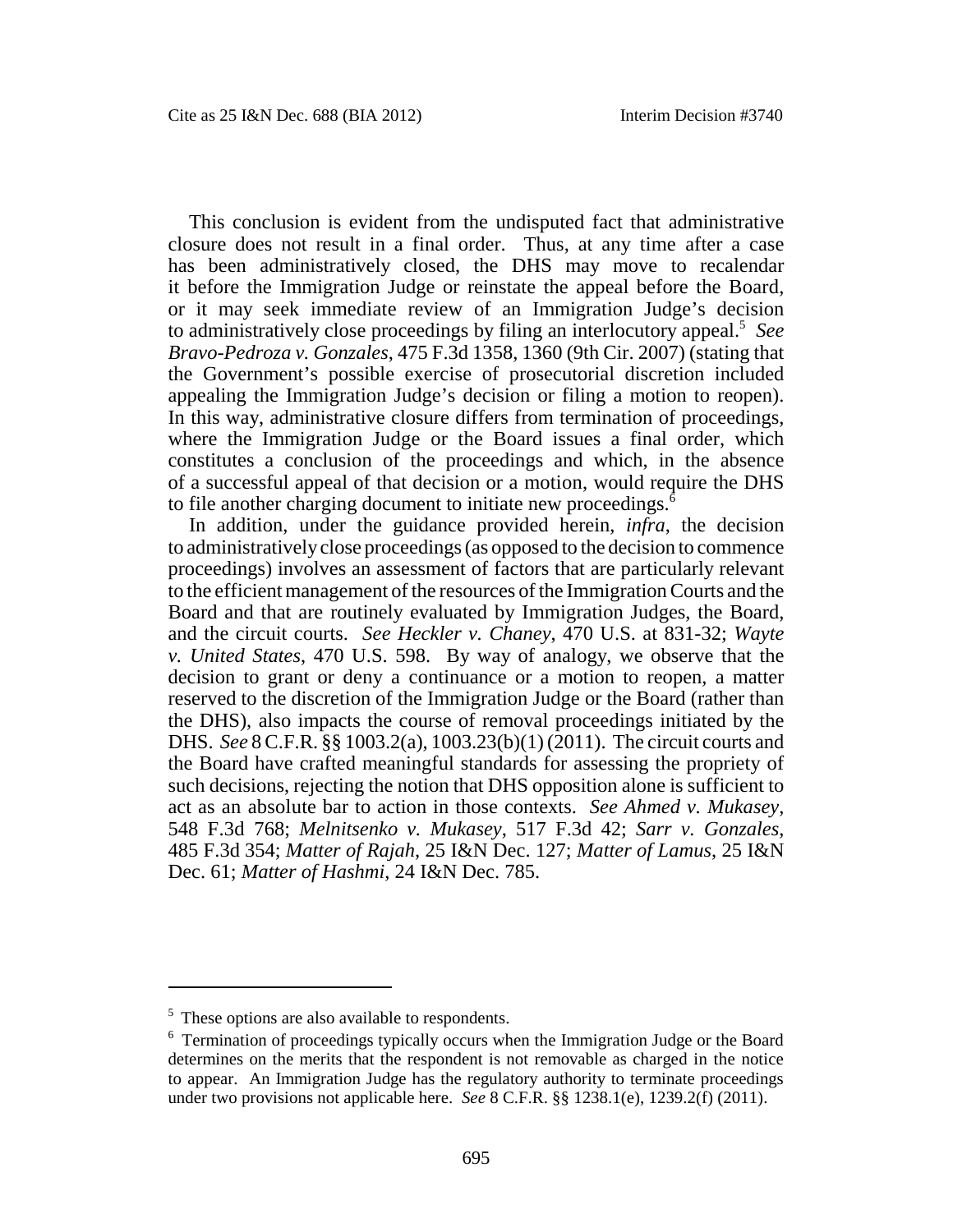## B. Standards for Evaluating When Administrative Closure May Be Appropriate

Other than in the previously discussed cases in the in absentia context, we have not specifically addressed the question of when administrative closure is appropriate. We are persuaded that the guidance offered in our decisions on motions to reopen and requests for continuances is useful when adapted to the administrative closure context. Thus, we conclude that when evaluating a request for administrative closure, it is appropriate for an Immigration Judge or the Board to weigh all relevant factors presented in the case, including but not limited to: (1) the reason administrative closure is sought; (2) the basis for any opposition to administrative closure; (3) the likelihood the respondent will succeed on any petition, application, or other action he or she is pursuing outside of removal proceedings; (4) the anticipated duration of the closure; (5) the responsibility of either party, if any, in contributing to any current or anticipated delay; and (6) the ultimate outcome of removal proceedings (for example, termination of the proceedings or entry of a removal order) when the case is recalendared before the Immigration Judge or the appeal is reinstated before the Board.

Considering these factors, it may, for example, be appropriate for an Immigration Judge to administratively close removal proceedings where an alien demonstrates that he or she is the beneficiary of an approved visa petition filed by a lawful permanent resident spouse who is actively pursuing, but has not yet completed, an application for naturalization. Similarly, it may be appropriate for the Board to administratively close proceedings on appeal where the alien establishes that he or she has properly appealed from the denial of a prima facie approvable visa petition, but the appeal has not been forwarded to the Board for adjudication.

On the other hand, it would not be appropriate for an Immigration Judge or the Board to administratively close proceedings if the request is based on a purely speculative event or action (such as a possible change in a law or regulation); an event or action that is certain to occur, but not within a period of time that is reasonable under the circumstances (for example, remote availability of a fourth-preference family-based visa); or an event or action that may or may not affect the course of an alien's immigration proceedings (such as a collateral attack on a criminal conviction). We emphasize, however, that these are examples only; each situation must be evaluated under the totality of the circumstances of the particular case.